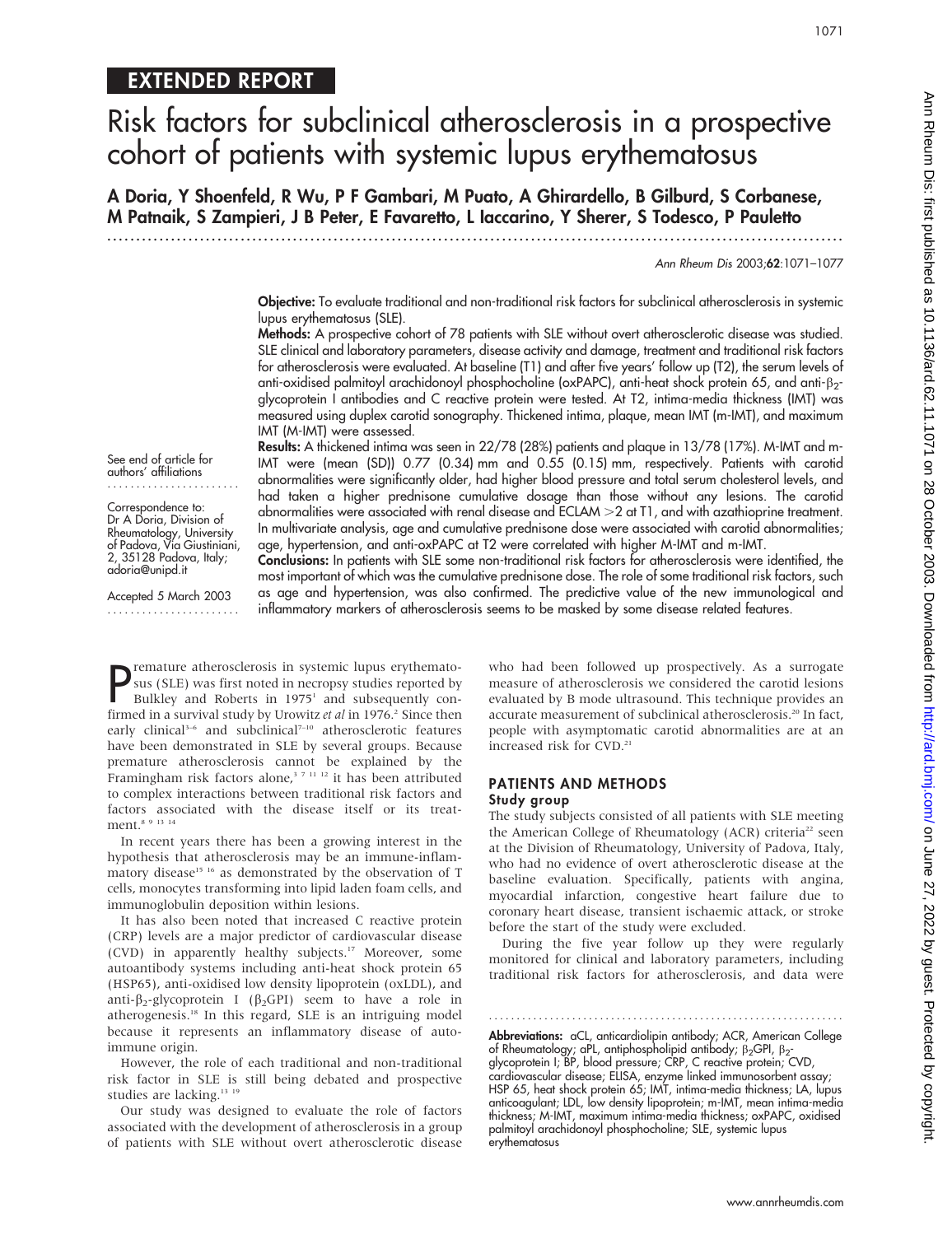collected according to a standard protocol. At the five year follow up evaluation all patients underwent an echo colour Doppler (duplex) carotid ultrasound examination.

The study was approved by the local ethics committee. All patients gave informed consent.

# Variable measurements

# SLE related risk factors

All prominent clinical and laboratory features, registered at the baseline and after five years' follow up, were considered. For definitions of features specific to SLE, including renal disease, we used those included in the ACR criteria.<sup>22</sup>

Antinuclear antibodies and anti-double stranded DNA antibodies (anti-dsDNA) were detected by indirect immunofluorescence using as a substrate HEp-2 cells and Crithidia luciliae, respectively. Anti-extractable nuclear antigen antibodies were tested by counterimmunoelectrophoresis, anticardiolipin antibodies (aCL) by an ''in house'' enzyme linked immunosorbent assay (ELISA) according to Harris<sup>23</sup> and lupus anticoagulant (LA) by Russell Viper Venom Time assay.

SLE disease activity was measured by the European Consensus Lupus Activity Measurement (ECLAM) score<sup>24</sup> and cumulative damage using the Systemic Lupus International Collaborating Clinics (SLICC) damage index.25 An ECLAM score  $>2$  was considered indicative of active disease.

Cumulative prednisone equivalent dose, as well as low dose aspirin, hydroxychloroquine, and immunosuppressant drug use, was recorded on a separate sheet at each clinical evaluation after baseline. Information on the treatment before baseline was collected from patients' medical charts.

# Traditional risk factors

We considered the following variables: age, sex, total serum cholesterol, triglycerides, blood pressure, body mass index, diabetes mellitus, cigarette smoking, and family history of CVD. For all modifiable traditional risk factors we considered the mean values of the measurements obtained at each evaluation during follow up because they show not only the presence of a disorder but also its persistence over the observational period.

On the basis of the mean values, hypercholesterolaemia and hypertriglyceridaemia were defined as a total serum cholesterol .5.2 mmol/l, or a serum triglyceride .2.26 mmol/l; systolic and diastolic blood pressure (BP) were determined using an average of two consecutive sitting blood pressure readings, five minutes apart. We considered patients to be hypertensive when they had, over the study period, an average systolic BP >140 mm Hg and/or diastolic  $BP >90$  mm Hg (according to the WHO definition) and/or when they were taking antihypertensive drugs. Body mass index was calculated from height and weight. Diabetes mellitus was defined according to WHO criteria. For cigarette smoking we divided patients into three groups: (a) never smokers;  $(b)$  ever smokers, and  $(c)$  smokers during the observational period. Finally, we considered a family history of CVD in those who had a first degree relative who had had the disease before the age of 60.

# Immunological and inflammatory markers

At baseline and after five years' follow up, a blood sample was drawn after an overnight fast. The blood samples were immediately centrifuged and sera removed and stored at -80°C until analysed. Anti-oxidised palmitoyl arachidonoyl phosphocholine (oxPAPC), anti-HSP65, anti- $\beta_2$ -glycoprotein I (anti- $\beta_2$ GPI) antibodies, and CRP were tested.

Anti-oxPAPC antibody was detected by ELISA. A synthetic phospholipid PAPC (Avanti Polar Lipids, Alabaster, Alabama) as a surrogate for the precursor of the biologically active lipid was exposed to air for 16 hours for oxidative modification.<sup>26</sup> The oxPAPC or PAPC was coated in the plate as antigen for detection of the autoantibodies.<sup>27</sup>

The reaction was read in an ELISA reader at 405 nm. The standard curves were derived by computer assisted data reduction with the four parameter function. SoftMax software connected a straight line between the means of calibrator replicates. Seven standards were prepared at appropriate dilutions. Arbitrary ELISA units were used for the quantitative assay. The correlation coefficient between the target and calculated values of standards was 0.998 for IgG autoantibodies against oxPAPC. Cut off value for anti $oxPAPC$  was  $\leq 10$  U/ml (95th centile of the normal population).

Anti-HSP65 antibody was tested on ELISA plates coated with 100 µl/well of 1 µg/ml HSP65 (Lionex Diagnostics and Therapeutics, Braunschweig Germany).The detection of anti-HSP65 antibodies was performed by typical ELISA using serum specimens, standards, and controls 1:200 diluted in 1% bovine serum albumin-phosphate buffered saline.

Anti- $\beta_2$ GPI antibody was detected by an ELISA kit (INOVA Diagnostics Inc, San Diego CA). The reaction was visualised with 3,3',5,5'-tetramethylbenzidine as substrate and read at 450 nm. Cut off value for anti- $\beta_2$ GPI was <20 U/ml (95th centile of the normal population).

CRP was measured by nephelometry, using a CRP-UL kit (Wako Chemicals USA, Inc) Bayer ADVIA 1650 System. Cut off value for CRP was  $\leq$ 5 mg/l (95th centile of the normal population).

### Duplex ultrasonography

Carotid arteries were evaluated using the Aspen Advanced (Acuson, USA) equipped with a linear probe (7–10 MHz). The intima-media thickness (IMT) was measured as previously described.28 On end diastole images, a total of three IMT measurements on each side were taken at the following points: common carotid artery (10 mm before the bulb), bulb (5–10 mm cranially to the start of the bulb), and internal carotid artery (10 mm after the flow divider).

Mean IMT (m-IMT; the mean of the three IMT measurements on each side) and the maximum IMT (M-IMT, the highest IMT value found among the six segments studied) were assessed.

According to current sonographic criteria, we refer to "normal" IMT when complex intima-media is  $\leq 0.9$  mm. M-IMT values  $>0.9$  mm were considered indicative of thickened intima<sup>29</sup> and M-IMT values  $>1.3$  mm indicative of atherosclerotic plaque.<sup>30</sup> Data for the reproducibility of our method have been reported elsewhere.<sup>28</sup>

#### Statistical methods

Continuous variables were averaged and values expressed as mean (SD). Differences between groups were evaluated using the two sample  $t$  test for normally distributed variables. Prevalences of categorical variables were evaluated with two way contingency tables, expressed as a percentage rate, and compared by means of the Pearson  $\gamma^2$  test. The univariate correlations between m-IMT and M-IMT, and other continuous variables were evaluated by Pearson correlation coefficient with Bonferroni's adjusted probabilities. The m-IMT and the M-IMT were also played into a multiple regression analysis, obtaining one multiple correlation coefficient  $(r)$ . The prevalence of plaque and the prevalence of thickened intima were used as categorical variables in a logistic regression analysis. The SYSTAT package was used for calculation.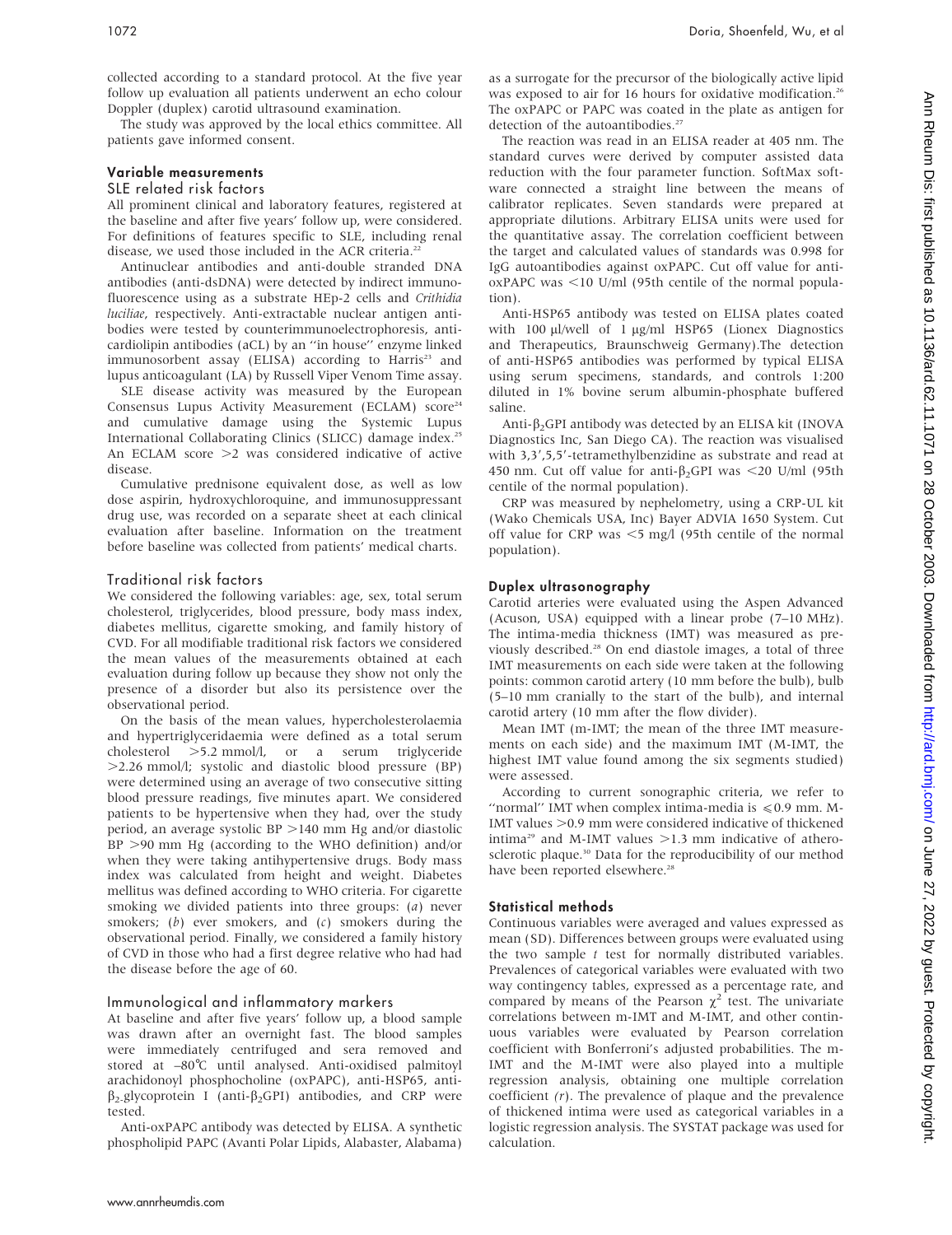# RESULTS

# Basic characteristics of the patients

Of the 90 eligible patients, eight (9%) chose not to participate in the study and four (4.4%) were lost to follow up. Therefore, we studied 78 patients (67 female, 11 male) with a mean (SD) age at study entry of 31 (9) years, mean (SD) disease duration 4.9 (3.7) years, mean (SD) disease follow up 60.6 (9.0) months, and mean (SD) age at the time of carotid ultrasound evaluation 36 (9) years. No patients had cardiovascular events during follow up.

Table 1 summarises the prominent clinical and laboratory features at baseline and after five years' follow up. The mean (SD) cumulative prednisone equivalent dose taken by the patients was 31.7 (18.3) g. During the follow up, 22 (28%) patients had taken low dose aspirin, 50 (64%) hydroxychloroquine, 37 (47%) immunosuppressant drugs, including 28 (36%) azathioprine.

Mean (SD) body mass index was 23 (3.6) kg/m<sup>2</sup>. Twenty five patients (32%) had a body mass index  $\geq 25$ . Hypertension was diagnosed in 35 (45%) patients. High levels of total serum cholesterol and triglycerides were observed in 11 (14%) and 4 (5%) patients, respectively. Forty seven patients (60%) had never been smokers, 31 (40%) had smoked before their entry into the study and/or during the follow up, and 20 (26%) had smoked only during the follow up. Thirty patients (38%) had a family history of CVD.

Table 2 reports the immunological and inflammatory parameters. The serum mean levels of anti-oxPAPC, anti-HPS65, and anti- $\beta_2$ GPI antibodies were lower in the second sample than in the first one. However, the differences were significant only for anti-HSP65 and anti-oxPAPC antibody levels.

Ultrasound study showed a thickened intima in 22 (28%) patients and plaque in 13 (17%). In our patients mean (SD) M-IMT and m-IMT were 0.77 (0.34) mm and 0.55 (0.15) mm, respectively.

#### Univariate analysis of risk factors

Patients with plaque or thickened intima compared with those without any carotid abnormalities were significantly older ( $p<0.0005$  or  $p<0.0005$ ), and had higher systolic BP  $(p = 0.001 \text{ or } p = 0.004)$ , diastolic BP  $(p = 0.017 \text{ or } p = 0.002)$ , and total serum cholesterol levels ( $p = 0.001$  or  $p = 0.002$ )

| Table 1 Prominent SLE features seen at the time of the  |
|---------------------------------------------------------|
| first (baseline) and second (after five year follow up) |
| evaluations in 78 patients enrolled in the study        |

| <b>SLE</b> features   | <b>Baseline</b><br>No (%) | 5 Year follow up<br>No (%) |
|-----------------------|---------------------------|----------------------------|
| Arthritis             | 9(12)                     | 6(8)                       |
| Skin rash             | 12(15)                    | 10(13)                     |
| Serositis             | 2(3)                      | 1(1)                       |
| Haematol, involvement | 37(47)                    | 31 (40)                    |
| Renal involvement     | 16(21)                    | 8(10)                      |
| CNS involvement       | 3(4)                      | 2(3)                       |
| Anti-dsDNA            | 37(47)                    | 35(45)                     |
| Anti-Sm               | 8(10)                     | 3(4)                       |
| Anti-U1RNP            | 10(13)                    | 9(12)                      |
| Anti-SSA              | 27(35)                    | 22 (28)                    |
| Anti-SSB              | 3(4)                      | 5(6)                       |
| Anti-aCL IgG          | 42 (54)                   | 33 (42)                    |
| Anti-aCL IgM          | 12(15)                    | 17(22)                     |
| LA                    | 9(12)                     | 13 (17)                    |
| $ECIAM$ score $>2$    | 43 (55)                   | 34 (44)                    |
| SLICC $DI \geq 1$     | 8(10)                     | 14 (18)                    |

CNS, central nervous system; anti-dsDNA, anti-double stranded DNA antibody; anti-aCL, anticardiolipin antibody; LA, lupus anticoagulant; ECLAM, European Consensus Lupus Activity Measurement score; SLICC DI, Systemic Lupus International Collaborating Clinics damage index.

(table 3). Hypertension was more common in patients with plaque or thickened intima than in those without carotid abnormalities ( $p = 0.002$  or  $p < 0.0005$ ) (table 4). Moreover, both M-IMT and m-IMT were significantly higher in patients with hypertension ( $p<0.0005$  and  $p<0.0005$ , respectively) (table 4).

Plaque and thickened intima were associated with baseline renal disease ( $p = 0.012$  and  $p = 0.030$ , respectively), baseline ECLAM score  $>2$  (p = 0.019 and p = 0.014, respectively), and azathioprine treatment ( $p = 0.006$  and  $p = 0.031$ , respectively) (table 4). Plaque was also associated with cumulative prednisone intake  $\geq 40$  g (p = 0.033). The M-IMT level (table 4) was higher in patients with baseline renal disease  $(p = 0.018)$ , baseline ECLAM score  $\geq 2$  (p = 0.033), and in patients who had taken a cumulative prednisone dose  $\geq 40$  g  $(p = 0.045)$  as well as azathioprine  $(p = 0.027)$ . The m-IMT level was higher in patients with baseline ECLAM score  $\geq$ 2.

Patients with plaque compared with those without any carotid abnormalities had taken a significantly higher prednisone cumulative dose even after adjusting the data for traditional risk factors (table 3).

Autoantibody and inflammatory parameter mean levels did not differ in patients with and without carotid lesions and, in addition, they did not correlate with M-IMT or m-IMT.

#### Multivariate analysis of risk factors

In the multivariate analysis (table 5), age and cumulative prednisone intake were associated with plaque. Age, cumulative prednisone intake and absence of hypertension were associated with thickened intima.

In decreasing order of statistical power (table 6), age, antioxPAPC serum level at the second evaluation, cumulative prednisone intake, and renal disease at baseline were associated with higher M-IMT  $(r^2 = 0.425)$ . Age, antioxPAPC serum levels at the second evaluation, and hypertension were associated with higher m-IMT ( $r^2 = 0.498$ ).

### **DISCUSSION**

We analysed the role of traditional and disease related risk factors, including some recently proposed immunological and inflammatory parameters, in predicting subclinical atherosclerosis in a prospective cohort of 78 patients with SLE. Our main outcome—that is, subclinical atherosclerosis, was assessed cross sectionally at the end of follow up. However, owing to the young age and short disease duration of our patients at baseline, the risk of having introduced a potential bias was very low.29 It is noteworthy that the prevalence of carotid abnormalities was negligible in a control group of 27 healthy subjects with mean (SD) age of 30 (9) years who had been previously tested in our laboratory.<sup>28</sup>

We found carotid plaque in 17% and thickened intima in 28% of our 78 patients with SLE. With duplex ultrasound, carotid plaques were found in 65% of patients with SLE with previous CVD and in 38% of those without previous CVD studied by Svenungsson et al,<sup>9</sup> and in 40%, 38%, and 9% of patients considered by Manzi et al,<sup>7</sup> Roman et al,<sup>8</sup> and Vlachoyiannopoulos et al,<sup>10</sup> respectively.

However, differences in the plaque definition and in the characteristics of the groups studied may account for the result variability. Our patients were all white subjects, had no history of previous CVD, and were much younger (mean age 36 years) than the patients studied by Svenungsson et  $al$ ,<sup>6</sup> Manzi et al,<sup>7</sup> and Roman et al<sup>8</sup> (mean age 52, 45, and 41 years, respectively), and a little older than those considered by Vlachoyiannopoulos et al<sup>10</sup> (mean age 33 years).

Along with plaque and thickened intima, we also considered the M-IMT and the m-IMT level, which are complementary but distinct risk factors for cardiovascular events. $21$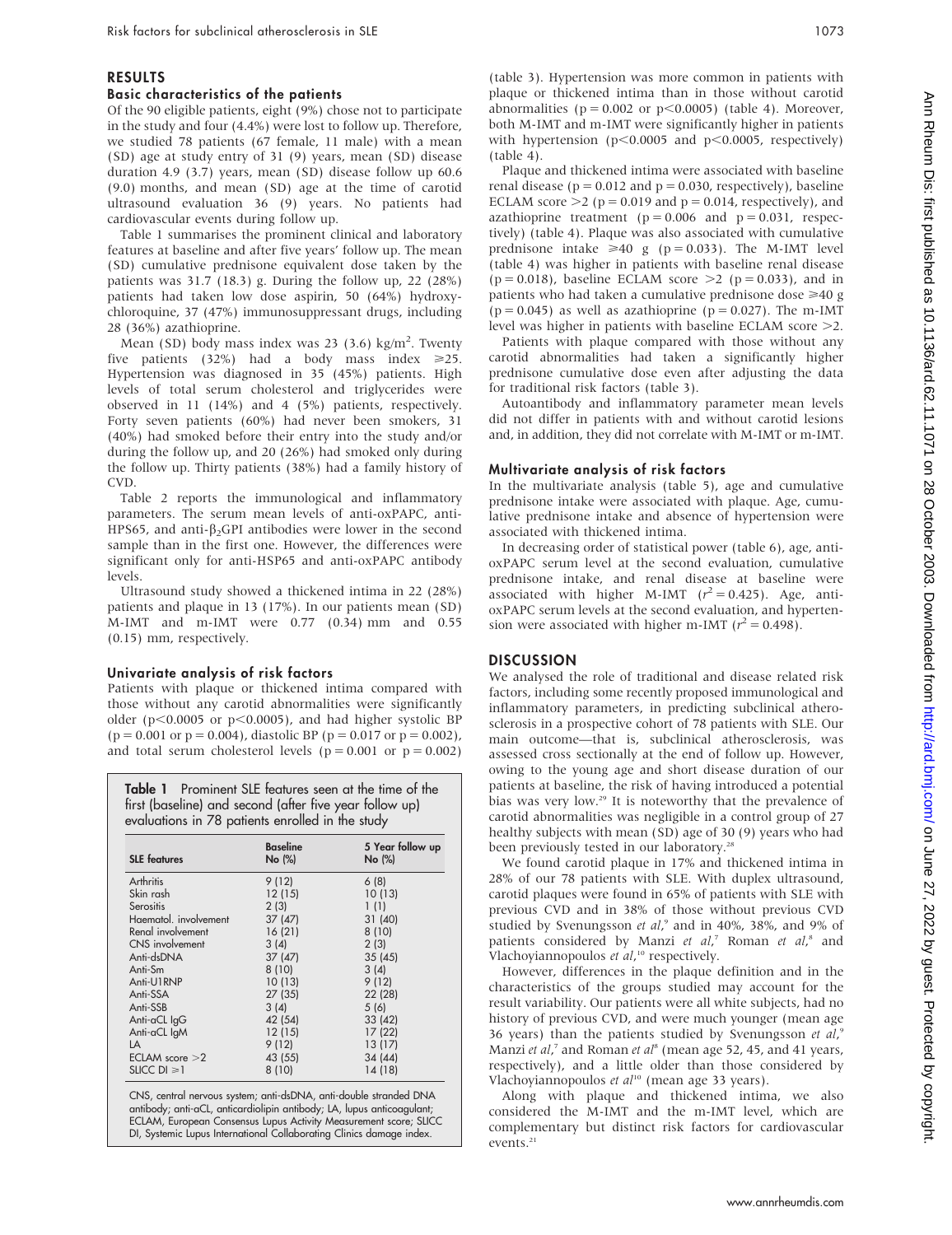| Table 2 Serum levels of immunological and inflammatory markers at baseline and after<br>five years' follow up in the 78 patients with SLE |                 |          |                  |                    |         |  |  |
|-------------------------------------------------------------------------------------------------------------------------------------------|-----------------|----------|------------------|--------------------|---------|--|--|
|                                                                                                                                           | <b>Baseline</b> |          | 5 Year follow up |                    |         |  |  |
| <b>Markers</b>                                                                                                                            | Mean (SD)       | (95% CI) | Mean (SD)        | $(95% \text{ Cl})$ | p Value |  |  |

Markers Mean (SD) (95% CI) Mean (SD) (95% CI) p Value Anti-oxPAPC (U/ml) 15.3 (31.2) (8.3–22.3) 5.1 (8.0) (3.3–6.9) 0.004<br>Anti-HSP65 (U/ml) 32.9 (15.7) (29.3–36.4) 18.5 (4.3) (17.5–19.5) <0.0005 Anti-HSP65 (U/ml) 32.9 (15.7) (29.3–36.4) 18.5 (4.3) (17.5–19.5) <0.<br>Anti-ß-GPI (U/ml) 22.2 (29.2) (15.6–28.8) 18.8 (35.1) (10.9–26.7) NS Anti-β<sub>2</sub>GPI (U/ml) 22.2 (29.2) (15.6–28.8) 18.8 (35.1) (10.9–26.7) NS<br>CRP (mg/l) 22 (57) (9–35) 20 (54) (8–32) NS CRP (mg/l) 22 (57) (9–35) 20 (54) (8–32) NS Anti-oxPAPC, anti-oxidised palmitoyl arachidonoyl phosphocholine antibody; anti-HSP65, anti-heat shock protein 65 antibody; anti- $\beta_2$ GPI, anti- $\beta_2$ -glycoprotein I antibody; CRP, C reactive protein.

In our study the strongest predictors of carotid lesions or increased M-IMT and m-IMT were age and hypertension. Moreover, we evaluated all the SLE related features at baseline and after five years' follow up. Renal disease and active disease at baseline were predictive markers of both carotid plaque and thickened intima as well as increased M-IMT at the end of follow up. It is noteworthy that clinical features at the time of carotid ultrasound examination and antinuclear antibody, including anti-dsDNA both at baseline and after five years' follow up, were not related to any carotid abnormalities.

Very few studies have extensively examined clinical SLE features as predictors of clinical and subclinical atherosclerosis. Gladman et al found that myocarditis and pericarditis were associated with clinical coronary artery disease.<sup>5</sup> Svenungsson et al found no relationship between plaque and disease variables, including renal disease.<sup>9</sup> Manzi et al found an inverse relationship between disease activity measured by the SLAM score and plaque.<sup>7</sup> However, these last two ultrasound studies are cross sectional, thus evaluating SLE features at the time of ultrasound examination.

SLAM or ECLAM scores measure disease activity at one point in time; they greatly vary as a consequence of treatment and/or disease relapse, and do not reflect the SLE activity throughout the disease course. The relationship we found between active disease at baseline and carotid lesions may be due to active renal disease in a subset of our patients. Lupus glomerulonephritis has a more relevant impact on the disease evolution than SLAM or ECLAM scores. In fact, it indicates disease severity more than activity. The occurrence of glomerulonephritis in patients with SLE requires more aggressive treatment, including higher prednisone dosage, leading to some complications like hypertension or dyslipidaemia, which are well known predictors of atherosclerosis. Nephrotic range proteinuria was a predictor of increased M-IMT and m-IMT in juvenile SLE.<sup>31</sup> In the current five year prospective study, renal disease seems to be a predictor of subclinical atherosclerosis in adult patients with SLE too. At the time of ultrasound examination, glomerulonephritis was in remission in some of our patients and, consequently, the relationship between renal disease and carotid lesions at that time was no longer significant. However, it is very common to observe glomerulonephritis remission as the result of treatment. Unfortunately, the relapse of the glomerulonephritis is very common even in patients treated aggressively.

We found an association between the cumulative dose of prednisone and plaque. The relationship between corticosteroids and CVD is controversial, corticosteroids being considered as risk factors for CVD by some authors,<sup>46</sup> but not by others.<sup>5</sup> Manzi et al, using carotid ultrasound, showed a significant association between plaque and cumulative corticosteroid dosage as well as duration of treatment. <sup>7</sup> One major question is whether or not the effect of corticosteroids on atherosclerosis is mediated by traditional risk factors. In our study the cumulative prednisone dose remained associated with plaque after adjusting it for the classical Framingham predictors.

Azathioprine use was associated with carotid abnormalities in univariate, but not in multivariate, analysis. Azathioprine is mainly used for maintenance of remission, after cyclophosphamide induction therapy, in patients with lupus glomerulonephritis. Therefore, it might be related to renal disease.

Therefore, it is likely that the SLE features that clearly emerged as risk factors for atherosclerosis by univariate statistical analysis-that is, cumulative prednisone intake, azathioprine treatment, renal disease, and active disease at baseline, were linked to each other and all indicated a severe disease. Prednisone cumulative intake was the strongest factor and therefore entered into the multivariate best models.

| continuous variables (mean (SD)) <sup>*</sup> in patients with (yes) and without (no) carotid lesions.<br>Only significant results are reported |                          |                         |           |                         |                         |          |  |  |  |
|-------------------------------------------------------------------------------------------------------------------------------------------------|--------------------------|-------------------------|-----------|-------------------------|-------------------------|----------|--|--|--|
|                                                                                                                                                 | Plaque                   |                         |           | <b>Thickened intima</b> |                         |          |  |  |  |
| <b>Risk factors</b>                                                                                                                             | <b>Yes</b><br>$(n = 13)$ | <b>No</b><br>$(n = 65)$ | p Value   | Yes<br>$(n = 22)$       | <b>No</b><br>$(n = 56)$ | p Value  |  |  |  |
| Age (years)                                                                                                                                     | 45.7 (9.9)               | 35.3(8.8)               | < 0.0005  | 43.3 (10.6)             | 34.6(8.2)               | < 0.0005 |  |  |  |
| BMI $(kg/m^2)$                                                                                                                                  | 25.0(3.3)                | 23.2(3.3)               | <b>NS</b> | 24.9(3.5)               | 22.9(3.5)               | 0.037    |  |  |  |
| Total cholesterol (mmol/l)                                                                                                                      | 6.1(1.3)                 | 5.0(1.0)                | 0.001     | 5.8(1.4)                | 4.9(0.9)                | 0.002    |  |  |  |
| Triglycerides (mmol/l)                                                                                                                          | 1.8(1.2)                 | 1.4(0.7)                | NS        | 1.9(1.1)                | 1.4(0.5)                | 0.01     |  |  |  |
| Systolic BP (mm Hg)                                                                                                                             | 138 (16.7)               | 124.5 (12.3)            | 0.001     | 133.8 (16.1)            | 123.9(12.1)             | 0.004    |  |  |  |
| Diastolic BP (mm Hg)                                                                                                                            | 86.9(7.2)                | 80.3 (9.0)              | 0.017     | 86.3(8.1)               | 79.5 (8.7)              | 0.002    |  |  |  |
| PRD not adjusted (g)                                                                                                                            | 46.2 (24.2)              | 27.9 (15.3)             | 0.001     | 38.0 (23.0)             | 28.1 (15.4)             | 0.031    |  |  |  |
| PRD Adjusted† (g)                                                                                                                               | 45.2 (5.0)               | 28.1 (2.09)             | 0.003     | 36.1(4.05)              | 28.9(2.4)               | NS       |  |  |  |

Table 3 Univariate analysis of risk factors for atherosclerosis in 78 patients with SLE:

BMI, body mass index; BP, blood pressure; PRD, prednisone cumulative dosage.

\*For all modifiable risk factors we considered the mean values of the measurements obtained at each evaluation during follow up (see methods). -For age, BMI, systolic BP, diastolic BP, smoking, and hypercholesterolaemia.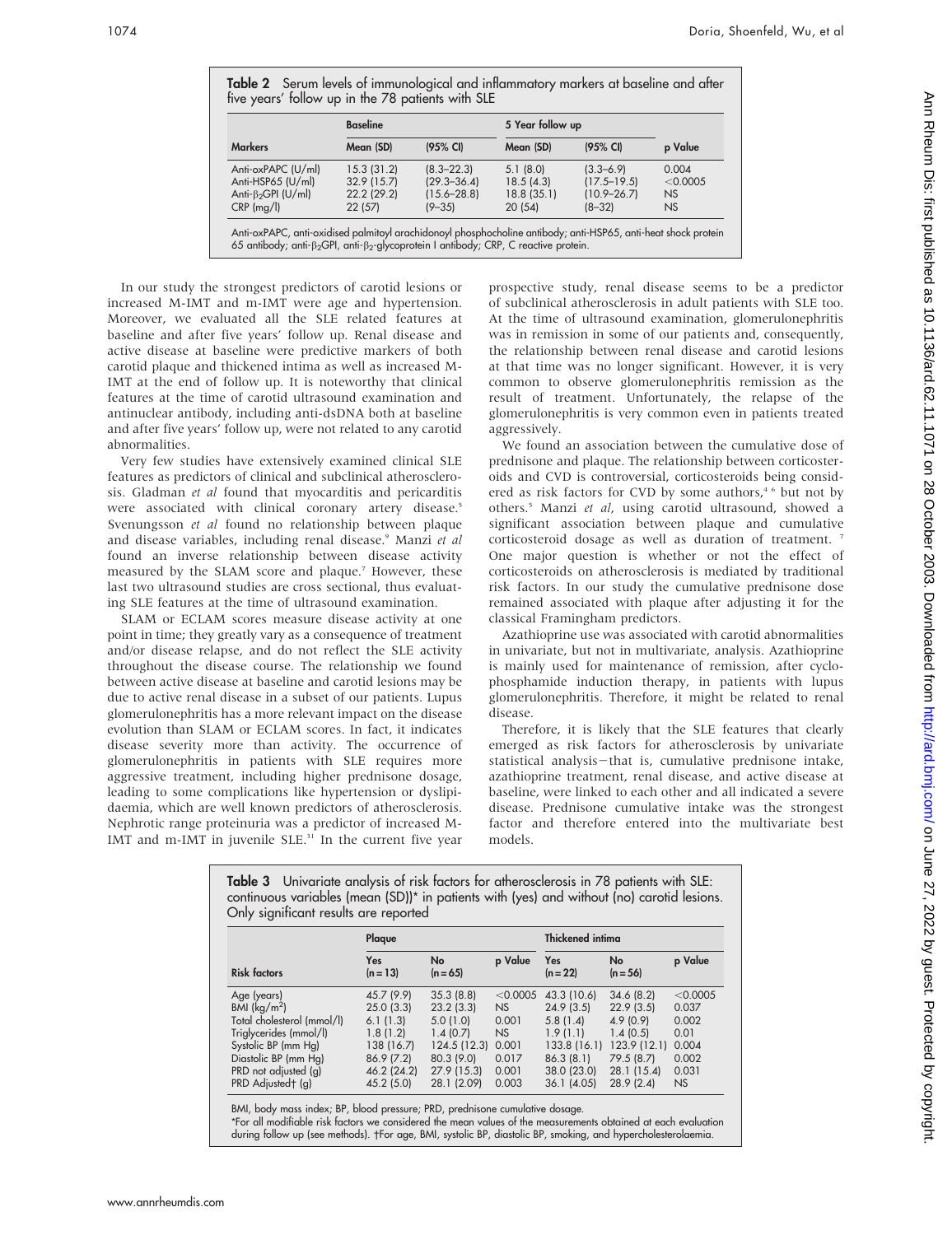|                                                           | <b>Hypertension</b> |                 | Renal disease at T1 |         |            | $ECIAM > 2$ at T1 |            | PDN $\geqslant$ 40 q                                                                                   |        | Azathioprine                            |         |            |
|-----------------------------------------------------------|---------------------|-----------------|---------------------|---------|------------|-------------------|------------|--------------------------------------------------------------------------------------------------------|--------|-----------------------------------------|---------|------------|
| <b>Predictors</b>                                         | Yes                 | <b>No</b>       | Yes                 |         | <b>No</b>  | <b>Yes</b>        | No         | Yes                                                                                                    | No     | Yes                                     |         | <b>No</b>  |
| Plaque $(\%)$                                             | 31.4                | $\parallel$ 4.6 | 37.5                |         | $\pm$ 11.2 | 25.5              | ± 5.7      | 25.6                                                                                                   | $*7.6$ | 32.1                                    |         | \$8.0      |
| Thickened<br>intima $(\%)$                                | 48.5                | $\P$ 11.6       | 50                  | $\star$ | 22.5       | 39.5              | $\pm$ 14.2 | 35.8                                                                                                   | 20.5   | 42.8                                    | $\star$ | 20.0       |
| (SD)                                                      |                     |                 |                     |         |            |                   |            | M-IMT (mean 0.92 (0.41) 1 0.66 (0.20) 0.95 (0.50) ± 0.73 (0.27) 0.85 (0.41) * 0.68 (0.19 0.89 (0.47) * |        | $0.72$ (0.26) 0.89 (0.43) + 0.71 (0.26) |         |            |
| m-IMT (mean 0.63 (0.18)   0.49 (0.08) 0.61 (0.16)<br>(SD) |                     |                 |                     |         |            |                   |            | $0.54$ (0.15) $0.59$ (0.18) $\pm$ 0.51 (0.10 0.57 (0.17)                                               |        | $0.55$ (0.15) $0.58$ (0.16)             |         | 0.54(0.15) |

The recent hypothesis on the inflammatory and immunological nature of atherosclerosis has opened new frontiers of research and prompted us to test some new risk factors of atherosclerosis.

Among the inflammation markers, CRP has recently been shown to be a reliable predictor of cardiovascular events in populations without SLE.<sup>17</sup> In the study of Manzi et al,<sup>7</sup> CRP was associated with plaque in the univariate analysis, but it was not entered into the multivariate model. CRP is not a suitable inflammatory marker in SLE<sup>32</sup> and it is not surprising that CRP levels were not associated with carotid abnormalities in our patients.

Several studies have shown that oxidation of LDL has an important role in the development of atherosclerosis. Raised titres of anti-oxLDL have been found in SLE,<sup>9 33</sup> but their association with CVD is debated.<sup>9 33</sup> OxPAPC has been shown to be an important antigenic epitope of oxLDL.<sup>26</sup> OxPAPC and oxLDL have similar bioactivities.<sup>34</sup> However, oxPAPC as an antigen is more stable than oxLDL during preparation and storage,<sup>27</sup> and therefore the anti-oxPAPC test is more reliable and readily standardised than the anti-oxLDL test. A raised concentration of anti-oxPAPC antibodies was significantly associated with atherosclerotic manifestations.27 We observed a significant reduction of anti-oxPAPC antibody levels

| <b>Variables</b>                                                                                       | Odds ratio<br>95% CI |                         | p Value |  |
|--------------------------------------------------------------------------------------------------------|----------------------|-------------------------|---------|--|
| Dependent variable: carotid plaque (McFaden's $\rho^2$ = 0.412; p < 0.0005)<br>Independent variables   |                      |                         |         |  |
| Age (years)                                                                                            | 1.17                 | $1.07$ to $1.29$        | 0.001   |  |
| PDN cumulative dose (g)                                                                                | 1.09                 | 1.03 to 1.16            | 0.002   |  |
| Anti-oxPAPC (U/ml) at T2                                                                               | 1.06                 | $0.98 \text{ to } 1.15$ | 0.117   |  |
| Dependent variable: thickened intima (McFaden's $\rho^2$ = 0.260; p < 0.0005)<br>Independent variables |                      |                         |         |  |
| Age (years)                                                                                            | 1.09                 | $1.02 \text{ to } 1.17$ | 0.007   |  |
| PDN cumulative dose (g)                                                                                | 1.03                 | $0.99$ to $1.06$        | 0.121   |  |
| Anti-oxPAPC (U/ml) at T2                                                                               | 1.05                 | $0.97$ to $1.14$        | 0.219   |  |
| Absence of hypertension                                                                                | 0.52                 | $0.24$ to $0.98$        | 0.046   |  |

up.

Table 6 Multiple linear regression analysis (best model) of factors associated with intimamedia thickness (IMT) of the carotid artery in the 78 patients with SLE

| <b>Variables</b>                                   | Standard regression<br>coefficient | F     | p Value  |
|----------------------------------------------------|------------------------------------|-------|----------|
| Dependent variable: M-IMT<br>Independent variables |                                    |       |          |
| Age (years)                                        | 0.41                               | 21.50 | < 0.0005 |
| Anti-oxPAPC (U/ml) at T2                           | 0.35                               | 15.32 | < 0.0005 |
| PDN cumulative dose (g)                            | 0.20                               | 4.06  | 0.047    |
| Renal disease at baseline<br>$R^2 = 0.408$         | 0.17                               | 2.99  | 0.088    |
| Dependent variable: m-IMT                          |                                    |       |          |
| Independent variables                              |                                    |       |          |
| Age (years)                                        | 0.53                               | 34.34 | < 0.0005 |
| Hypertension                                       | 0.25                               | 8.40  | 0.005    |
| Anti-oxPAPC (U/ml) at T2<br>$R^2 = 0.483$          | 0.20                               | 6.19  | 0.028    |

R<sup>2</sup>, multiple coefficient of determination; M-IMT, maximum IMT; m-IMT, mean IMT; anti-oxPAPC, anti-oxidised palmitoyl arachidonoyl phosphocholine antibody; T2, second evaluation, at the time of carotid ultrasound; PDN, prednisone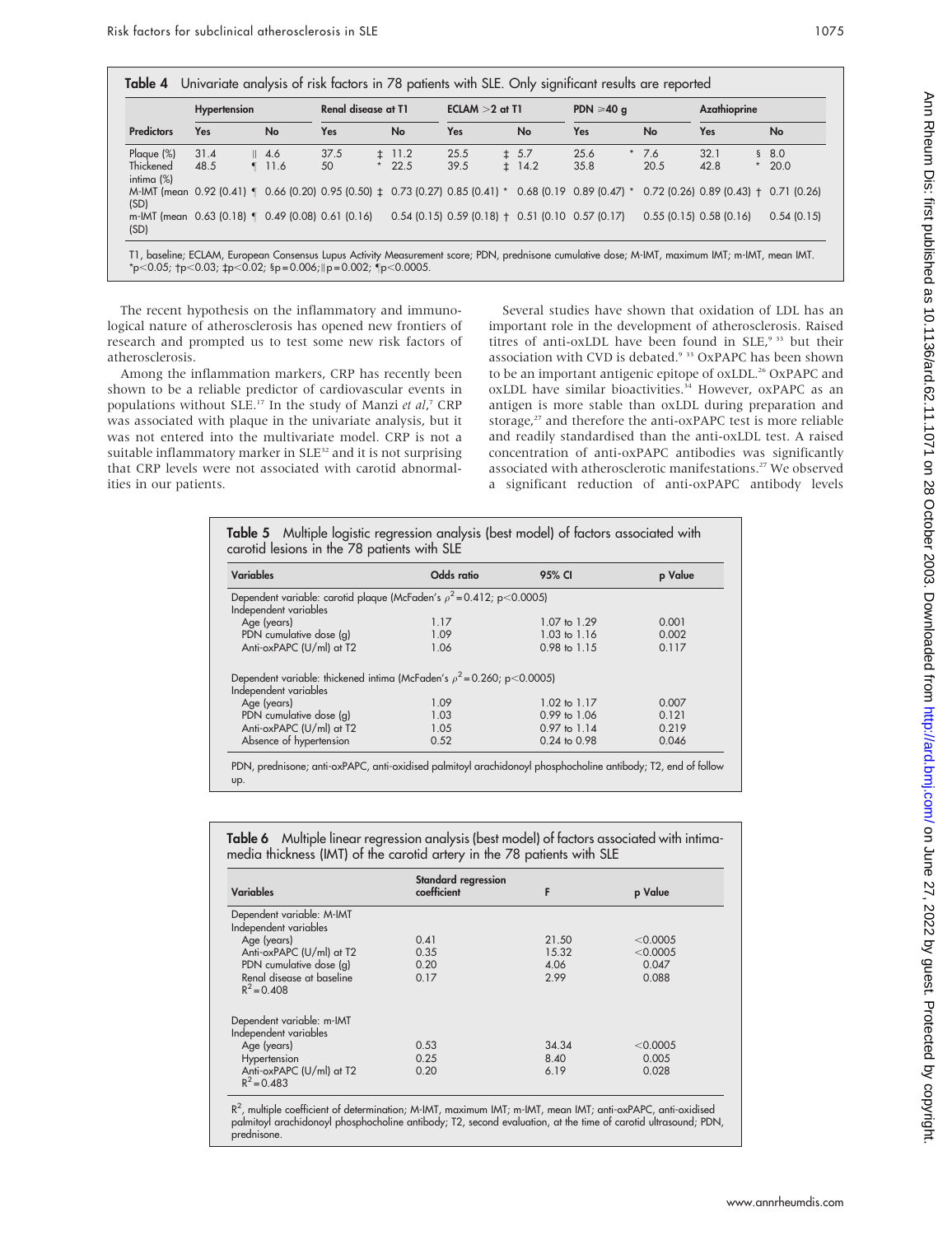throughout the follow up, probably as the result of treatment. Anti-oxPAPC levels were not associated with carotid abnormalities in multivariate logistic analysis either at baseline or at the time of ultrasound examination. However, anti-oxPAPC levels at T2 were correlated with increased M-IMT and m-IMT in the multivariate linear regression model.

Another antibody system which plays a part in atherogenesis is the anti-HSP65. High titres of anti-HSP60/65 antibodies were associated with atherosclerotic lesions in the carotid<sup>35</sup> as well as in the coronary vessels<sup>36 37</sup> in populations without SLE. As for the anti-oxPAPC antibodies, we noted a reduction of anti-HSP65 titre throughout the follow up, but in contrast with anti-oxPAPC, we did not find any relationship between anti-HSP65 titre and carotid abnormalities in patients with SLE. Possibly, in patients with SLE, disease treatment (especially immunosuppressant drugs) reduces the potential atherogenic role of anti-HSP65 antibodies.

Antiphospholipid antibodies (aPL) are associated with arterial and venous thrombosis and are detected in the serum of about 50% of patients with SLE.<sup>38</sup> Their role in predicting CVD is controversial.<sup>39</sup> Nevertheless, it has been recently postulated that aPL, such as anti- $\beta_2$ GPI, may contribute to the formation of atherosclerotic lesions.40 In our study, anti- $\beta_2$ GPI as well as aCL and LA did not seem to predispose to the development of carotid lesions. This result, in keeping with data observed by others, $8°$  may be due to the wide use of low dose aspirin or anticoagulants in patients with high risk for aPL manifestations or with definite antiphospholipid syndrome.

Taking into account all the data for the new immunological and inflammatory parameters, we suggest that in SLE they do not have the same predictive value as seen in other populations as they may be masked by some disease related features.

In conclusion, we identified some non-traditional predictors for atherosclerosis in patients with SLE. These features are indicative of a more severe disease like prednisone cumulative intake, renal disease, and active disease at baseline. Moreover, we confirmed the role of some traditional risk factors for atherosclerosis in patients with SLE, such as age and hypertension. The new immunological and inflammatory markers do not seem to have a role in predicting atherosclerosis in SLE.

Therefore, maximum effort should be made to treat lupus glomerulonephritis adequately using the lowest possible dosage of corticosteroids associated with corticosteroid sparing therapy and at the same time to manage renal complications, first of all hypertension, as quickly as possible.

### ACKNOWLEDGEMENTS

This work was supported by ''Ministero Italiano dell'Universita` e della Ricerca Scientifica e Tecnologica'' (60% 2001: project 503), and by Incumbent of the Laura Schwarz-Kipp Chair for Research of Autoimmune Diseases, Tel-Aviv University

#### Authors' affiliations .....................

A Doria, P F Gambari, A Ghirardello, S Corbanese, S Zampieri, L Iaccarino, S Todesco, Division of Rheumatology, Department of Medical and Surgical Science, University of Padova, Italy

Y Shoenfeld, B Gilburd, Y Sherer, Department of Medicine B, Centre for Autoimmune Diseases, Sheba Medical Centre, Tel-Hashomer, Sackler Faculty of Medicine, Tel-Aviv University, Israel

R Wu, M Patnaik, J B Peter, Specialty Laboratories, Santa Monica, CA, USA

M Puato, E Favaretto, P Pauletto, Department of Clinical and Experimental Medicine, University of Padova, Italy

#### **REFERENCES**

- 1 Bulkley BH, Roberts WC. The heart in SLE and the changes induced in it by corticosteroid therapy: a study of 36 necroscopy cases. Am J Med 1975;53:243–64.
- 2 Urowitz MB, Bookman AA, Koehler BE, Gordon DA, Smythe HA, Ogryzlo MA. The bimodal mortality pattern ot SLE. *Am J Med*<br>1976;**60**:221–5.
- 3 **Esdaile JM**, Abrahamowicz M, Grodzicky T, Li Y, Panaritis C, du Berger R, et<br>al. Traditional Framingham risk factors fail to fully account for accelerated atherosclerosis in systemic lupus erythematosus. Arthritis Rheum 2001;44:2231–7.
- 4 Petri M, Perez-Gutthann S, Spence D, Hochberg MC. Risk factors for coronary artery disease in patients with systemic lupus erythematosus. Am J Med  $1992.93.513 - 19$
- 5 Gladman DD, Urowitz MB. Morbidity in systemic lupus erythematosus. J Rheumatol 1987;14:223–6.
- 6 Manzi S, Meilahn EN, Rairie JE, Conte CG, Medsger TA, Jansen-McWilliams L, et al. Age-specific incidence rates of myocardial infarction and angina in women with systemic lupus erythematosus: comparison with the<br>Framingham Study. *Am J Epidemiol* 1997;**145**:408–15.
- 7 Manzi S, Selzer F, Sutton-Tyrrel K, Fitzgerald SG, Rairie JE, Tracy RP, et al. Prevalence and risk factors of carotid plaque in women with systemic lupus erythematosus. Arthritis Rheum 1999;42:51–60.
- 8 Roman MJ, Salmon JE, Sobel R, Lockshin MD, Sammaritano L, Schwartz JE, et al. Prevalence and relation to risk factors of carotid atherosclerosis and left ventricular hypertrophy in systemic lupus erythematosus and antiphospholipid antibody syndrome. Am J Cardiol 2001;87:663–6.
- 9 Svenungsson E, Jensen-Urstad K, Heimbürger M, Silveira A, Hamsten A, de Faire U, et al. Risk factors for cardiovascular disease in systemic lupus erythematosus. Circulation 2001;104:1887–93.
- 10 Vlachoyiannopoulos PG, Kanellopoulos PG, Ioannidis JPA, Tektonidou MG, Mastorakou I, Moustopoulos HM. Atherosclerosis in premenopausal women with antiphospholipid syndrome and systemic lupus erythematosus: a controlled study. *Clin Exp Rheumatol* 2002;20:265.
- 11 Rahman P, Urowitz MB, Galdman DD, Bruce IN, Genest J. Contribution of traditional risk factors to coronary artery disease in patients with systemic<br>lupus erythematosus. *J Rheumatol* 1999;**26**:2363–8.
- 12 Bruce IN, Urowitz MB, Galdman DD, Hallett DC. Natural history of hypercholesterolemia in systemic lupus erythematosus. J Rheumatol 1999:**26**:2137-43.
- 13 Bruce IN, Galdman DD, Urowitz MB. Premature atherosclerosis in systemic lupus erythematosus. Rheum Dis Clin North Am 2000;26:257–78.
- 14 Ward MM. Premature morbidity from cardiovascular and cerebrovascular diseases in women with systemic lupus erythematosus. Arthritis Rheum 1999;42:338–46.
- 15 Shoenfeld Y, Harats D, Wick G, eds. Atherosclerosis and autoimmunity. Amsterdam, The Netherlands: Elsevier, 2001.
- 16 Khamashta M, Hughes G, eds. Special issue: Accelerated atheroma-leads from lupus. Lupus 2000;9:159–231.
- 17 Ridker PM. High-sensitivity C-reactive protein: potential adjunct for global risk assessment in the primary prevention of cardiovascular disease. Circulation 2001;103:1813–8.
- 18 George J, Afek A, Gilburd B, Harats D, Shoenfeld Y. Autoimmunity in atherosclerosis: lesson from experimental models. Lupus 2000;9:223–7.
- 19 Lockshin MD, Salmon JE, Roman MJ. Atherosclerosis and lupus: a work in progress. Arthritis Rheum 2001;44:2215-17.
- 20 Li R, Cai J, Tegeler C, Sorlie P, Metcalf PA, Heiss G. Reproducibility of extracranial carotid atherosclerotic lesion assessed by B-mode ultrasound: the Artherosclerosis Risk in Communities Study. Ultrasound Med Biol 1996;22:791–9.
- 21 O'Leary DH, Polak JF, Kronmal RA, Manolio TA, Burke GL, Wolfson SK for the Cardiovascular Health Study Collaborative Research Group. Carotid-artery intima and media thickness as a risk factor for myocardial infarction and stroke in older adults. Cardiovascular Health Study Collaborative Research Group. N Eng J Med 1999;340:14–22.
- 22 Tan EM, Cohen AS, Fries JF, Masi AT, McShane DJ, Rothfield NF, et al. The 1982 revised criteria for the classification of systemic lupus erythematosus. Arthritis Rheum 1982;25:1271–7.
- 23 Harris EN. Antiphospholipid antibodies (Annotation). Br J Haematol 1990;74:1–9.
- 24 Vitali C, Bencivelli W, Isenberg DA, Smolen JS, Snaith ML, Sciuto M, et al. Disease activity in systemic lupus erythematosus: report of the Consensus Study Group of the European Workshop for Rheumatology Research. II Identification of the variables indicative of disease activity and their use in the development of an activity score. The European Consensus Study Group for Disease Activity in SLE. Clin Exp Rheumatol 1992;10:541–7.
- 25 Gladman D, Ginzler E, Goldsmith C, Fortin P, Liang M, Urowitz M, et al. The development and initial validation of the Systemic Lupus International Collaborating Clinics/American College of Rheumatology Damage Index for systemic lupus erythematosus. Arthritis Rheum 1996;39:363–9.
- 26 Hörkkö S, Bird DA, Miller E, Itabe H, Leitinger N, Sbbanagounder G, et al.<br>Monoclonal autoantibodies specific for oxidized phospholipids or oxidized phospholipids-protein adducts inhibit macrophage uptake of oxidized lowdensity lipoproteins. J Clin Invest 1999;103:117-28.
- 27 Wu R. Autoantibodies against oxidized palmitoyl arachidonoyl phosphocholine in atherosclerosis. In: Shoenfeld Y, Harats D, Wick G, , eds. Atherosclerosis and autoimmunity. Amsterdam, the Netherlands: Elsevier, 2001:151–9.